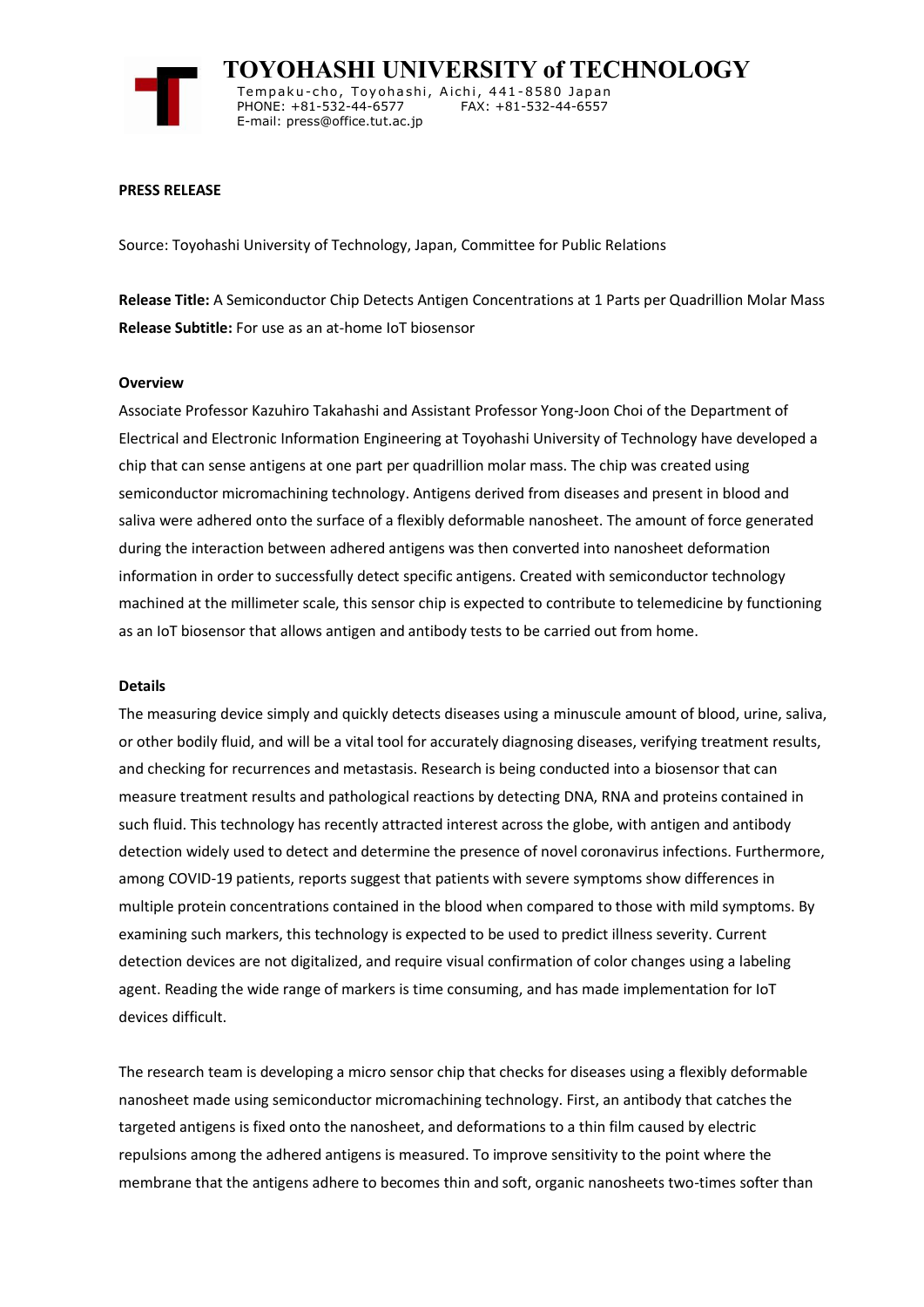

 **TOYOHASHI UNIVERSITY of TECHNOLOGY** Tempaku-cho, Toyohashi, Aichi, 441-8580 Japan<br>PHONE: +81-532-44-6577 FAX: +81-532-44-6557 PHONE: +81-532-44-6577 E-mail: press@office.tut.ac.jp

semiconductor silicon are used. This is expected to improve sensor sensitivity to a magnitude twice that of conventional silicon-based sensors. In addition, development is continuing on signal detection technology that uses a smartphone camera to detect nanosheet deformation.

With this sensor, which is designed for sensitive changes in adhesion of biomolecules, the antibody must be fixed to the nanosheet in advance in order to capture the antigen, and issues related to film degradation can make this process difficult. The research team optimized density for antibodies to adhere to a nano membrane with adjustable thickness, creating a biosensor that detects only antigens with specifically high sensitivity. Moreover, since it is possible to detect deformation to the nano sheet caused by adhered molecules in real time, the technology is expected to allow for quick detection of diseasederived molecules. The biosensor developed in this project was used in an experiment to detect albumin, a protein contained in blood. The experiment successfully detected one femtogram (15 attomoles in molar concentration) of antigen contained in one milliliter. With the minimum detection limit almost equivalent to that of large-scale detection devices that use labeling agents, this device is expected to allow for ultrasensitive detection on a portable scale.

## **Future Outlook**

Going forward, the research team plans to conduct trials using semiconductor sensors to detect markers for severe symptoms of COVID-19 infection. In addition to blood detection, chemical sensors are being developed to detect odor and chemical substances. We believe we can contribute to an IoT-based society by making new, small-scale sensor devices a reality. Replacing the probe molecule on the surface of our nanosheet, the technology can be used to detect viruses while also detecting a variety of biomarkers. By making these biosensors common in society, we aim to contribute to telemedicine, allowing doctor diagnoses to be performed from home.

## **Reference**

Yong-Joon Choi, Toshiaki Takahashi, Miki Taki, Kazuaki Sawada, and Kazuhiro Takahashi, Label-free attomolar protein detection using a MEMS optical interferometric surface-stress immunosensor with a freestanding PMMA/parylene-C nanosheet, *Biosensors and Bioelectronics*, DOI: 10.1016/j.bios.2020.112778

This research was conducted with grants from the Ministry of Education, Culture, Sports, Science and Technology (MEXT) Scientific Research Fund (Basic Research (B)), the Japan Science and Technology Agency (JST) PRESTO Creation of Innovative Nanoelectronics Combining Materials, Devices, and Systems, and a Future Challenge 2050 grant from the New Energy and Industrial Technology Development Organization (NEDO).